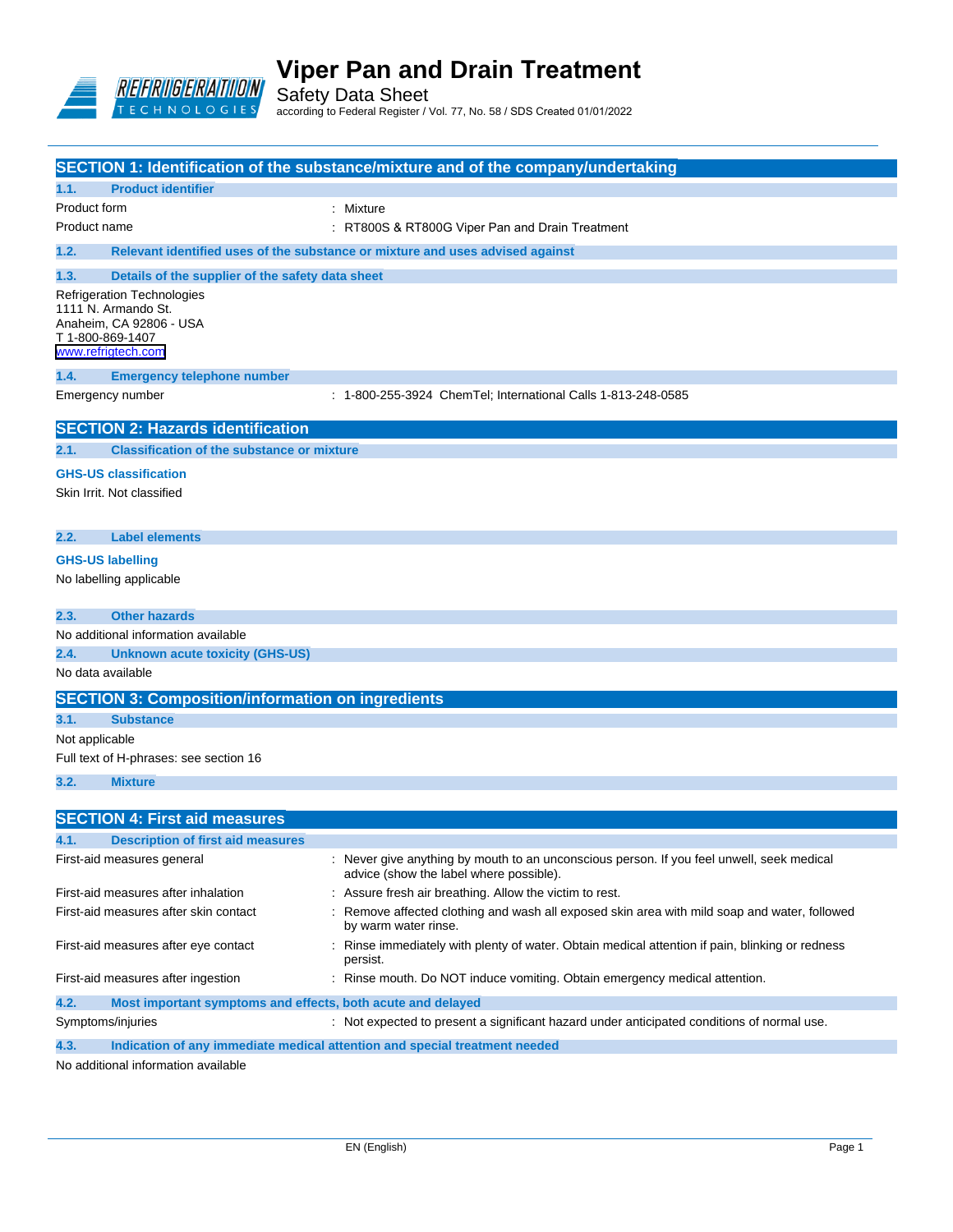Safety Data Sheet

according to Federal Register / Vol. 77, No. 58 / SDS Created 01/01/2021

| <b>SECTION 5: Firefighting measures</b>                                                                 |                                                                                                                                                                                                        |
|---------------------------------------------------------------------------------------------------------|--------------------------------------------------------------------------------------------------------------------------------------------------------------------------------------------------------|
| 5.1.<br><b>Extinguishing media</b>                                                                      |                                                                                                                                                                                                        |
| Suitable extinguishing media                                                                            | : Foam. Dry powder. Carbon dioxide. Water spray. Sand.                                                                                                                                                 |
| Unsuitable extinguishing media                                                                          | : Do not use a heavy water stream.                                                                                                                                                                     |
| 5.2.<br>Special hazards arising from the substance or mixture                                           |                                                                                                                                                                                                        |
| No additional information available                                                                     |                                                                                                                                                                                                        |
| 5.3.<br><b>Advice for firefighters</b>                                                                  |                                                                                                                                                                                                        |
| Firefighting instructions                                                                               | : Use water spray or fog for cooling exposed containers. Exercise caution when fighting any                                                                                                            |
|                                                                                                         | chemical fire. Avoid (reject) fire-fighting water to enter environment.                                                                                                                                |
| Protection during firefighting                                                                          | : Do not enter fire area without proper protective equipment, including respiratory protection.                                                                                                        |
|                                                                                                         |                                                                                                                                                                                                        |
| <b>SECTION 6: Accidental release measures</b>                                                           |                                                                                                                                                                                                        |
| 6.1.<br>Personal precautions, protective equipment and emergency procedures                             |                                                                                                                                                                                                        |
| 6.1.1.<br>For non-emergency personnel                                                                   |                                                                                                                                                                                                        |
| Emergency procedures                                                                                    | : Evacuate unnecessary personnel.                                                                                                                                                                      |
|                                                                                                         |                                                                                                                                                                                                        |
| 6.1.2.<br>For emergency responders                                                                      |                                                                                                                                                                                                        |
| Protective equipment                                                                                    | : Equip cleanup crew with proper protection.<br>: Ventilate area.                                                                                                                                      |
| Emergency procedures                                                                                    |                                                                                                                                                                                                        |
| 6.2.<br><b>Environmental precautions</b>                                                                |                                                                                                                                                                                                        |
| Prevent entry to sewers and public waters. Notify authorities if liquid enters sewers or public waters. |                                                                                                                                                                                                        |
| 6.3.<br>Methods and material for containment and cleaning up                                            |                                                                                                                                                                                                        |
| Methods for cleaning up                                                                                 | : Soak up spills with inert solids, such as clay or diatomaceous earth as soon as possible. Collect<br>spillage. Store aways from other materials.                                                     |
| 6.4.<br><b>Reference to other sections</b>                                                              |                                                                                                                                                                                                        |
| See Heading 8. Exposure controls and personal protection.                                               |                                                                                                                                                                                                        |
|                                                                                                         |                                                                                                                                                                                                        |
| <b>SECTION 7: Handling and storage</b>                                                                  |                                                                                                                                                                                                        |
| <b>Precautions for safe handling</b><br>7.1.                                                            |                                                                                                                                                                                                        |
| Precautions for safe handling                                                                           | : Wash hands and other exposed areas with mild soap and water before eating, drinking or<br>smoking and when leaving work. Provide good ventilation in process area to prevent formation<br>of vapour. |
| 7.2.<br>Conditions for safe storage, including any incompatibilities                                    |                                                                                                                                                                                                        |
| Storage conditions                                                                                      | : Keep only in the original container in a cool, well ventilated place away from : Keep container<br>closed when not in use.                                                                           |
| Incompatible products                                                                                   | : Strong bases. Strong acids.                                                                                                                                                                          |
| Incompatible materials                                                                                  | Sources of ignition. Direct sunlight.                                                                                                                                                                  |
| Storage temperature                                                                                     | : $> = 25 (5 - 42) °C$                                                                                                                                                                                 |
| <b>Specific end use(s)</b><br>7.3.                                                                      |                                                                                                                                                                                                        |
| No additional information available                                                                     |                                                                                                                                                                                                        |
| <b>SECTION 8: Exposure controls/personal protection</b>                                                 |                                                                                                                                                                                                        |
| 8.1.<br><b>Control parameters</b>                                                                       |                                                                                                                                                                                                        |
| No additional information available                                                                     |                                                                                                                                                                                                        |
|                                                                                                         |                                                                                                                                                                                                        |
| 8.2.<br><b>Exposure controls</b>                                                                        |                                                                                                                                                                                                        |
| Personal protective equipment                                                                           | Avoid all unnecessary exposure.                                                                                                                                                                        |
| Hand protection                                                                                         | : Wear protective gloves.                                                                                                                                                                              |
|                                                                                                         |                                                                                                                                                                                                        |

- Eye protection  $\qquad \qquad : \qquad$  Chemical goggles or safety glasses.
- Respiratory protection **in the contract of the CO** is a Wear appropriate mask.
- Other information : Do not eat, drink or smoke during use.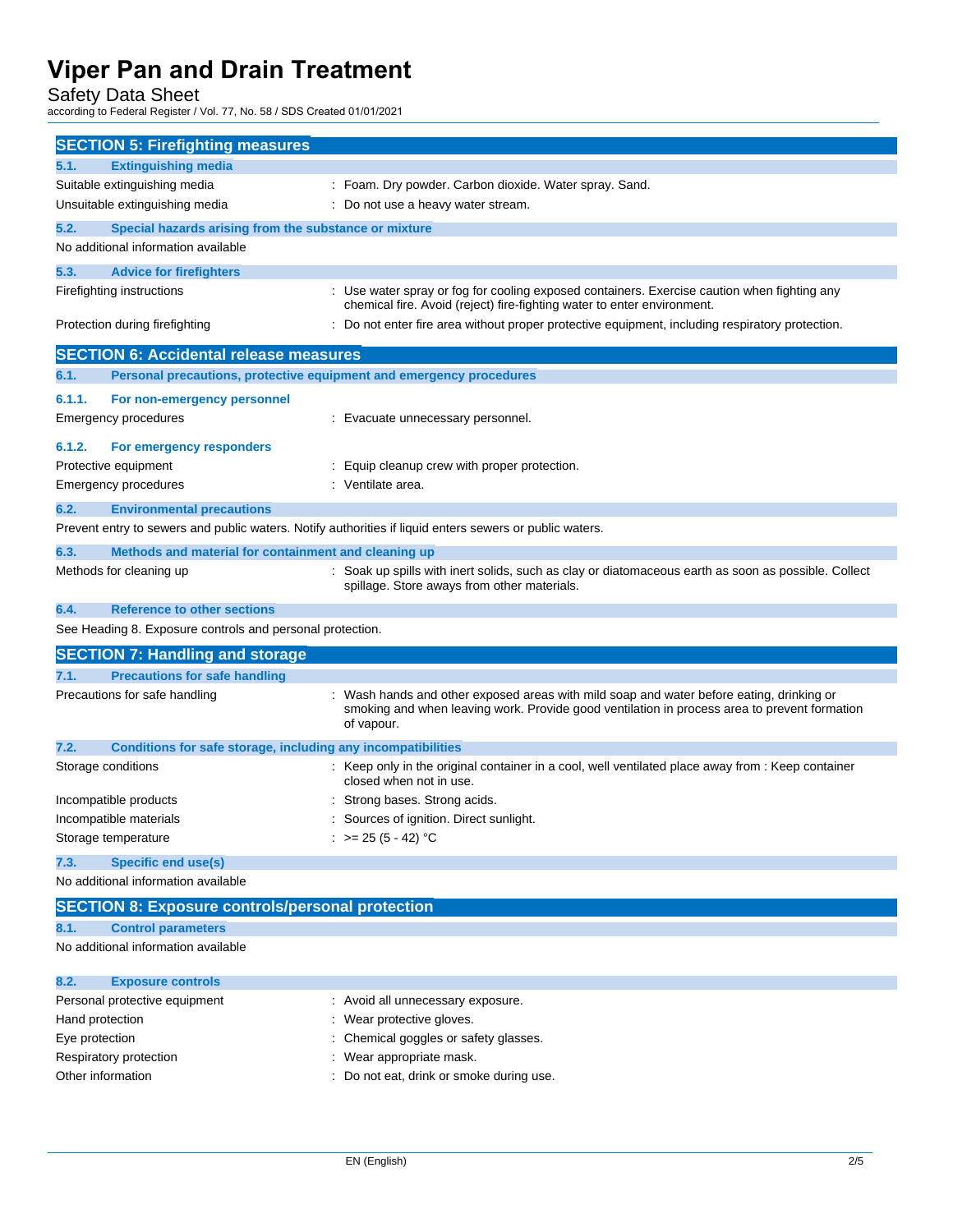Safety Data Sheet

according to Federal Register / Vol. 77, No. 58 / SDS Created 01/01/2021

| <b>SECTION 9: Physical and chemical properties</b>            |                       |  |  |
|---------------------------------------------------------------|-----------------------|--|--|
| 9.1.<br>Information on basic physical and chemical properties |                       |  |  |
| Physical state                                                | : Liquid              |  |  |
| Colour                                                        | Colorless.            |  |  |
| Odour                                                         | Characteristic odour. |  |  |
| Odour threshold                                               | No data available     |  |  |
| pH                                                            | $\therefore$ >= 11.5  |  |  |
| Relative evaporation rate (butylacetate=1)                    | : No data available   |  |  |
| Melting point                                                 | : No data available   |  |  |
| Freezing point                                                | : $\leq 0$ °C         |  |  |
| Boiling point                                                 | $: z = 100 °C$        |  |  |
| Flash point                                                   | : None                |  |  |
| Self ignition temperature                                     | : No data available   |  |  |
| Decomposition temperature                                     | : No data available   |  |  |
| Flammability (solid, gas)                                     | : No data available   |  |  |
| Vapour pressure                                               | : No data available   |  |  |
| Relative vapour density at 20 °C                              | : No data available   |  |  |
| Relative density                                              | : No data available   |  |  |
| Density                                                       | $>= 1.025$ g/ml       |  |  |
| Solubility                                                    | Soluble in water.     |  |  |
| Log Pow                                                       | No data available     |  |  |
| Log Kow                                                       | No data available     |  |  |
| Viscosity, kinematic                                          | No data available     |  |  |
| Viscosity, dynamic                                            | No data available     |  |  |
| <b>Explosive properties</b>                                   | No data available     |  |  |
| Oxidising properties                                          | : No data available   |  |  |
| <b>Explosive limits</b>                                       | : No data available   |  |  |
|                                                               |                       |  |  |
| 9.2.<br><b>Other information</b>                              |                       |  |  |
| Miscibility                                                   | $:$ <= 10 g/100ml     |  |  |
| <b>SECTION 10: Stability and reactivity</b>                   |                       |  |  |
| 10.1.<br><b>Reactivity</b>                                    |                       |  |  |
| No additional information available                           |                       |  |  |
| 10.2.<br><b>Chemical stability</b>                            |                       |  |  |
| Not established.                                              |                       |  |  |
| <b>Possibility of hazardous reactions</b><br>10.3.            |                       |  |  |
| Not established.                                              |                       |  |  |
| 10.4.<br><b>Conditions to avoid</b>                           |                       |  |  |
| Direct sunlight. Extremely high or low temperatures.          |                       |  |  |
|                                                               |                       |  |  |
| 10.5.<br><b>Incompatible materials</b>                        |                       |  |  |
| Strong acids. Strong bases.                                   |                       |  |  |
| <b>Hazardous decomposition products</b><br>10.6.              |                       |  |  |
| fume. Carbon monoxide. Carbon dioxide.                        |                       |  |  |
| <b>SECTION 11: Toxicological information</b>                  |                       |  |  |
| <b>Information on toxicological effects</b><br>11.1.          |                       |  |  |
| Acute toxicity                                                | : Not classified      |  |  |
| Skin corrosion/irritation                                     | : Not classified.     |  |  |
|                                                               |                       |  |  |
|                                                               | $pH: z = 11.5$        |  |  |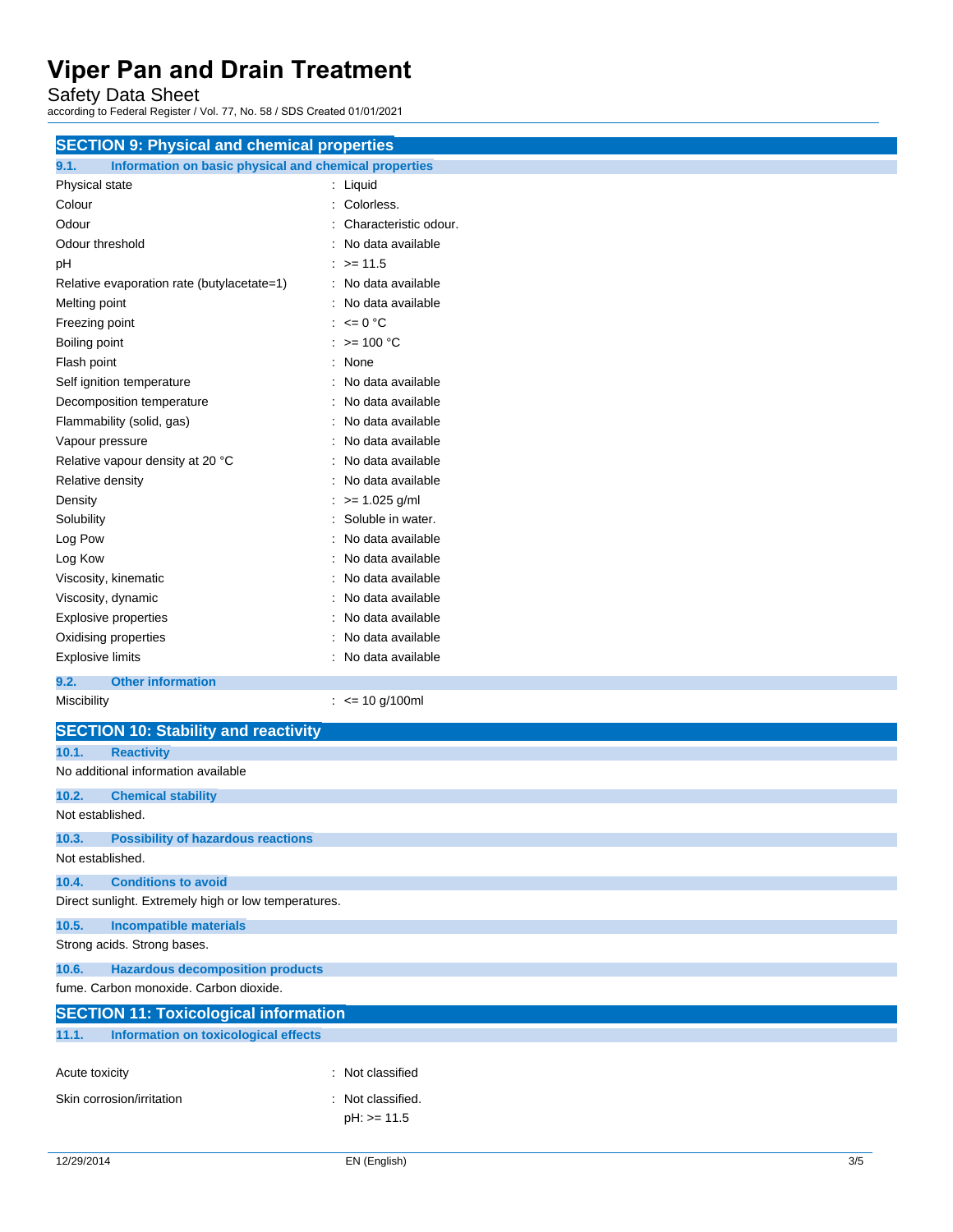Safety Data Sheet

according to Federal Register / Vol. 77, No. 58 / SDS Created 01/01/2021

| Serious eye damage/irritation                          | : Not classified<br>$pH: z = 11.5$                                  |
|--------------------------------------------------------|---------------------------------------------------------------------|
|                                                        |                                                                     |
| Respiratory or skin sensitisation                      | : Not classified                                                    |
| Germ cell mutagenicity                                 | : Not classified                                                    |
| Carcinogenicity                                        | : Not classified                                                    |
| Reproductive toxicity                                  | Not classified<br>÷                                                 |
| Specific target organ toxicity (single exposure)       | : Not classified                                                    |
|                                                        |                                                                     |
| Specific target organ toxicity (repeated               | Not classified<br>÷.                                                |
| exposure)                                              |                                                                     |
| Aspiration hazard                                      | : Not classified                                                    |
| Potential Adverse human health effects and<br>symptoms | : Based on available data, the classification criteria are not met. |
|                                                        |                                                                     |

|                               | <b>SECTION 12: Ecological information</b>  |                                                                     |  |  |
|-------------------------------|--------------------------------------------|---------------------------------------------------------------------|--|--|
| 12.1.                         | <b>Toxicity</b>                            |                                                                     |  |  |
| Ecology - general             |                                            | : Readily biodegradable 28 days.                                    |  |  |
| 12.2.                         | <b>Persistence and degradability</b>       |                                                                     |  |  |
|                               | RT800S Clean and Clear Pans and Drains     |                                                                     |  |  |
| Persistence and degradability |                                            | Biodegradable in the soil. Biodegradable in water. Not established. |  |  |
| 12.3.                         | <b>Bioaccumulative potential</b>           |                                                                     |  |  |
|                               | RT800S Clean and Clear Pans and Drains     |                                                                     |  |  |
| Bioaccumulative potential     |                                            | Not established.                                                    |  |  |
| 12.4.                         | <b>Mobility in soil</b>                    |                                                                     |  |  |
|                               | RT800S Clean and Clear Pans and Drains     |                                                                     |  |  |
| Ecology - soil                |                                            | Not toxic to plants. Not toxic to animals.                          |  |  |
| 12.5.                         | Other adverse effects                      |                                                                     |  |  |
| Other information             |                                            | : No other effects known. Avoid release to the environment.         |  |  |
|                               | <b>SECTION 13: Disposal considerations</b> |                                                                     |  |  |

| <u>ULUTION TU. DISPOSAI CONSIDEI ANONS</u>          |                                                                           |  |
|-----------------------------------------------------|---------------------------------------------------------------------------|--|
| 13.1.<br><b>Waste treatment methods</b>             |                                                                           |  |
| Waste disposal recommendations                      | : Dispose in a safe manner in accordance with local/national regulations. |  |
| Ecology - waste materials                           | : Avoid release to the environment.                                       |  |
| <b>SECTION 14: Transport information</b>            |                                                                           |  |
| In accordance with DOT                              |                                                                           |  |
| No dangerous good in sense of transport regulations |                                                                           |  |
| <b>Additional information</b>                       |                                                                           |  |
| Other information                                   | : No supplementary information available.                                 |  |
| <b>ADR</b>                                          |                                                                           |  |
| Transport document description                      |                                                                           |  |
| <b>Transport by sea</b>                             |                                                                           |  |
| No additional information available                 |                                                                           |  |
|                                                     |                                                                           |  |

**Air transport** IATA not regulated

**SECTION 15: Regulatory information**

### **15.1. US Federal regulations**

No additional information available